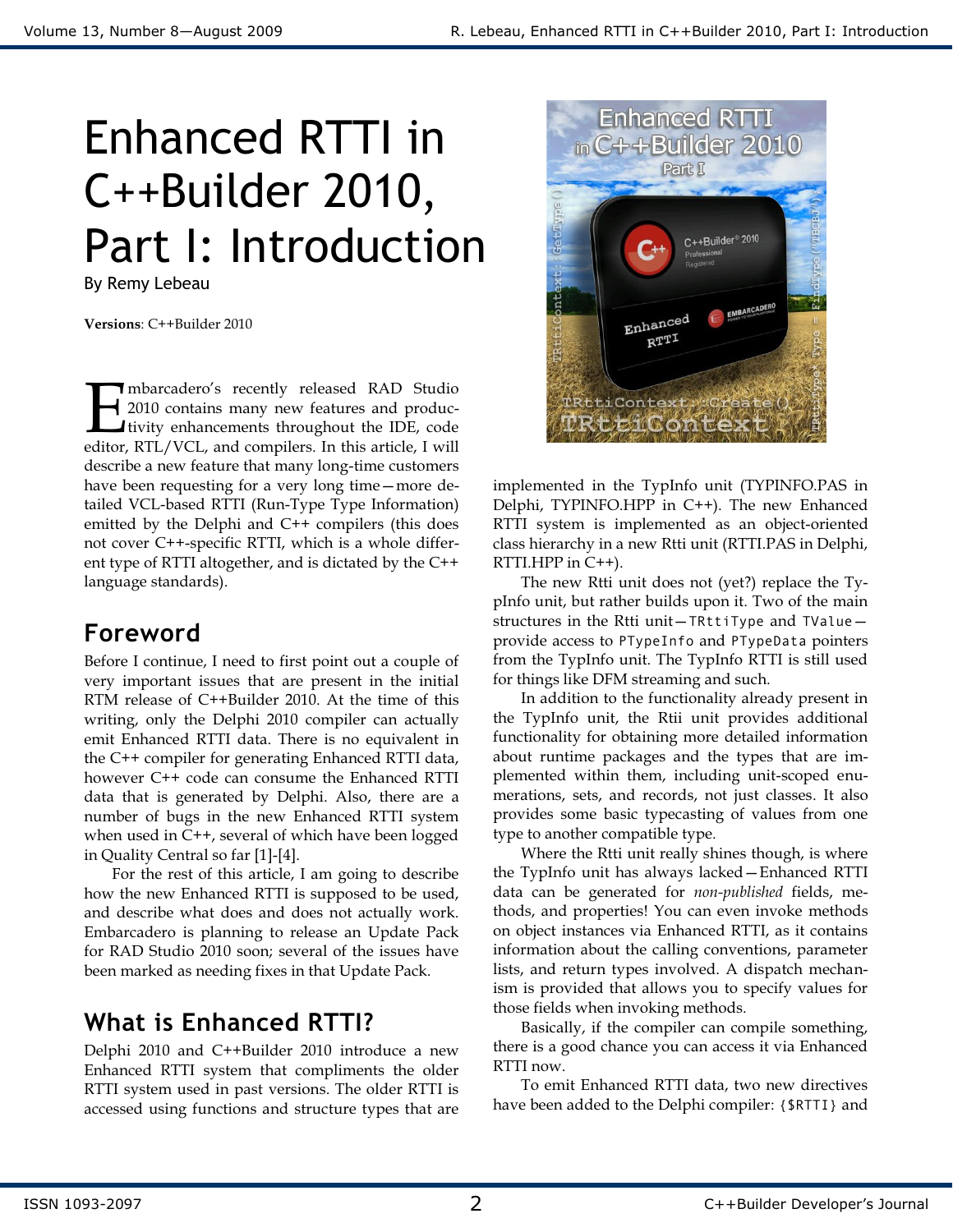{\$WEAKLINKRTTI}. In addition, a new Attributes syntax has been added to the Delphi Pascal language itself (well, more accurately, the .NET-style Attributes syntax found in earlier Delphi.NET versions appears to have now been implemented in Delphi for Win32) to allow developers to include their own custom data in a type's Enhanced RTTI.

 Use of both compiler directives and the Attributes syntax are fully documented in RAD Studio 2010's Help system, so I will not cover them.

## **Establishing an RTTI context**

To access the new Enhanced RTTI in your code, you start by instantiating an instance of the TRttiContext structure. This is the only publicly accessible gateway into the rest of the RTTI system. It manages all of the memory and reference counts on any objects that need to be internally allocated while accessing the RTTI data. Do not free any of these objects yourself. Internally, TRttiContext delegates to a private TRttiPool singleton object that owns everything.

Embarcadero's documentation says to use the static TRttiContext::Create() method to initialize a new TRttiContext instance, and then call the TRtti-Context::Free() method when you're done using it:

```
#include <Rtti.hpp> 
{ 
   TRttiContext ctx = TRttiContext::Create(); 
  // use ctx as needed ... 
   ctx.Free(); 
}
```
 TRttiContext contains a single data member— FContextToken—that is an IInterface pointer to a TPoolToken interfaced object, which ensures the TRttiPool singleton object remains available for the lifetime of the TRttiContext instance. TRttiContext::Create() returns a new TRttiContext instance whose FContextToken member is initialized to NULL. The TPoolToken object is created on an asneeded basis afterwards.

 TRttiContext is a plain structure, not a TObject descendant (several other types in the Rtti unit are TObject descendants, however). As such, it does not need to be allocated on the heap, and its Free() method merely releases the FContextToken member— it does not actually free the memory for the TRttiContext instance itself. If no references to the TRttiPool singleton remain, the pool is freed as well, releasing all of its internally allocated data.

#### **Bug #1**

TRttiContext::Create() returns a new TRttiContext instance by value, not by reference or pointer. When a function returns a structure or class by value, the compiler creates a temporary instance in memory and passes it to the function via a hidden input parameter for the function to fill in as needed. However, a bug in the C++ compiler at this time [3][4] causes TRttiContext::Create() to always throw an EAccessViolation exception in the RTL's \_IntfClear() function. The temporary TRttiContext instance that is used for the return value of TRttiContext::Create() is not initialized at all, causing the FContextToken member to contain whatever random value was previously stored in that memory space beforehand. If that value is not zero, \_IntfClear() ends up trying to decrement a reference count on a non-existent interfaced object and crashes.

Fortunately, there is a simple workaround declare the TRttiContext variable without calling Create() at all:

```
#include <Rtti.hpp> 
{ 
   TRttiContext ctx; 
  // use ctx as needed ... 
   ctx.Free(); 
}
```
The reason this works is because TRttiContext's data member is a Delphi interface pointer. In C++, Delphi interface pointers are always wrapped inside a DelphiInterface-based smart wrapper class (in this case, by the \_di\_IInterface class). The various DelphiInterface constructors initialize the interface pointer to NULL, which makes calling TRttiContext:: Create() redundant even if it functioned correctly.

Fortunately, TRttiContext::Free() is safe to call in C++. But, it is also redundant as it merely releases the FContextToken interface pointer, which is the same thing done by the DelphiInterface destructor.

The previous example can thus be simplified to the following, at least for the time being:

```
#include <Rtti.hpp> 
{ 
   TRttiContext ctx; 
  // use ctx as needed ... 
}
```
Nobody seems to know why Embarcadero decided to introduce the Create() and Free() methods in TRttiContext. They accomplish the same thing that